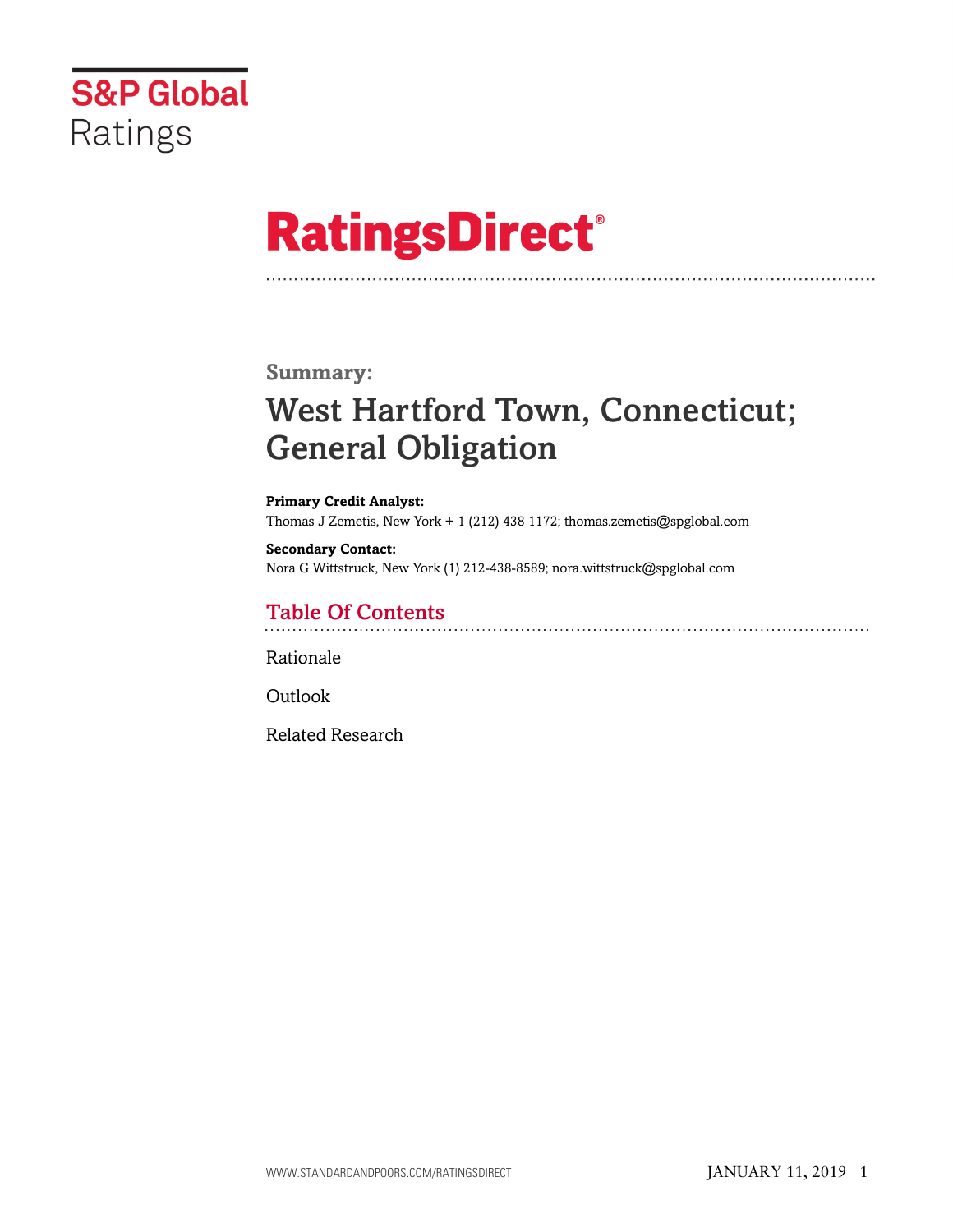### **Summary:**

# West Hartford Town, Connecticut; General **Obligation**

| US\$10.0 mil GO bnds ser 2019 A dtd 02/05/2019 due 01/15/2034 |          |  |  |
|---------------------------------------------------------------|----------|--|--|
| AAA/Stable                                                    | New      |  |  |
|                                                               |          |  |  |
| AAA/Stable                                                    | Affirmed |  |  |
|                                                               |          |  |  |

# <span id="page-1-0"></span>Rationale

S&P Global Ratings assigned its 'AAA' long-term rating to West Hartford Town, Conn.'s series 2019A general obligation (GO) bonds. At the same time, we affirmed our 'AAA' rating on the town's GO debt. The outlook is stable.

The rating reflects West Hartford's overall strong budget monitoring and planning framework, which has yielded consistent and positive budgetary performance over the last three audited fiscal years. As a result, the town's overall stable operating trends supported its maintenance of strong flexibility and liquidity to guard against recent state-level fiscal pressures. We expect West Hartford to maintain a steady pace of economic growth, proactive management environment, and a manageable debt profile over the two-year outlook period. The state fiscal environment, however, is less predictable and could lead to significant cuts in state aid and expose the district's elevated fixed costs related to low-funded pension and OPEB liabilities, potentially challenging finances and overall credit fundamentals beyond the outlook period.

West Hartford's full faith and credit pledge, payable from the levy of an unlimited-ad valorem tax on all taxable property in the town, secures the series 2019A bonds and outstanding GO debt.

West Hartford's GO debt is eligible to be rated above the sovereign because we believe the town can maintain better credit characteristics than the U.S. in a stress scenario. Under our criteria "Ratings Above The Sovereign: Corporate And Government Ratings—Methodology And Assumptions" (published Nov. 19, 2013, on RatingsDirect), West Hartford has a predominantly locally derived revenue source, with approximately 79.5% of general fund revenue coming from property taxes. The town also has independent taxing authority and independent treasury management from the federal government.

We understand officials intend to use proceeds from the series 2019A bonds (approximately \$10 million) to finance various general public and school non-recurring capital improvements.

The rating reflects our opinion of the following factors for West Hartford, specifically its:

- Very strong economy, with access to a broad and diverse metropolitan statistical area (MSA);
- Very strong management, with strong financial policies and practices under our Financial Management Assessment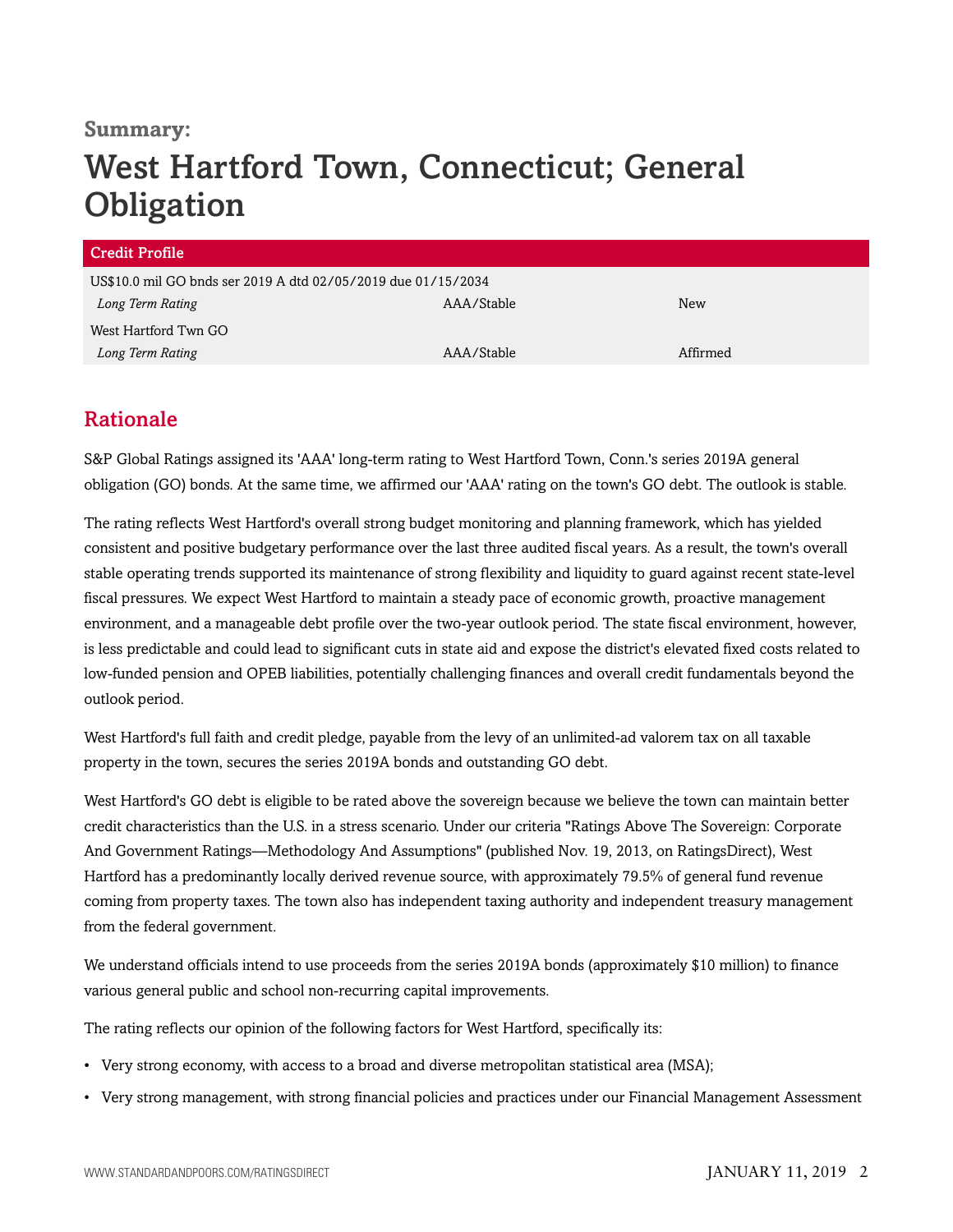methodology;

- Strong budgetary performance, with balanced operating results in the general fund and a slight operating surplus at the total governmental fund level in fiscal 2018;
- Strong budgetary flexibility, with an available fund balance in fiscal 2018 of 12.7% of operating expenditures;
- Very strong liquidity, with total government available cash at 18.7% of total governmental fund expenditures and 3x governmental debt service, and access to external liquidity we consider strong;
- Strong debt and contingent liability position, with debt service carrying charges at 6.3% of expenditures and net direct debt that is 39.3% of total governmental fund revenue, as well as rapid amortization, with 77.6% of debt scheduled to be retired in 10 years, but a large pension and other postemployment benefit (OPEB) obligation; and
- Strong institutional framework score.

#### Very strong economy

We consider West Hartford's economy very strong. The town, with an estimated population of 63,360, encompasses 22.2 square miles in Hartford County in the Hartford-West Hartford-East Hartford MSA, which we consider broad and diverse. The town has a projected per capita effective buying income of 164% of the national level and per capita market value of \$141,710. Overall, the town's market value grew by 0.8% over the past year to \$9 billion in 2019.

West Hartford is a largely developed and suburban residential community, bordering the city of Hartford. Interstate Highway 84 traverses the town, connecting residents with its diverse regional employment base. Although the tax base is primarily residential, West Hartford hosts a substantial local commercial base and is considered a retail and restaurant destination for the region. The local economy also features employers in the government, health care, higher education, and manufacturing sectors. With an estimated local unemployment rate of just 3.4% in 2017, we believe the town's unemployment characteristics compare favorably relative to the county's (4.8%), the state's (4.7%), and the nation's (4.4%) averages.

Due to the desirability of the community's service base, the town experienced steady appreciation in real estate values; median home prices are estimated a \$320,000, which compares favorably to county and state home median values. West Hartford also continues to experience diversified residential and commercial development activity contributing to a steady increase in building permit revenue and tax base growth. Notably, Ideanomics--a financial technology company--purchased the 58-acre former University of Connecticut campus, and the company expects to file its permitting applications in 2019. The \$283 million redevelopment proposal will include a mixed-use Fintech village with office, research and development, retail, and residential space. When complete, the village is estimated to host 15 companies and generate 330 jobs. In addition, several ongoing commercial will continue to expand West Hartford retail offerings and a number of large-scale residential developments are in various stages of planning and construction.

Therefore, due to the overall strength and diversity of the town's local tax base and its embeddedness in the broader regional economy, we expect West Hartford's economic profile to remain very strong over the two-year outlook period.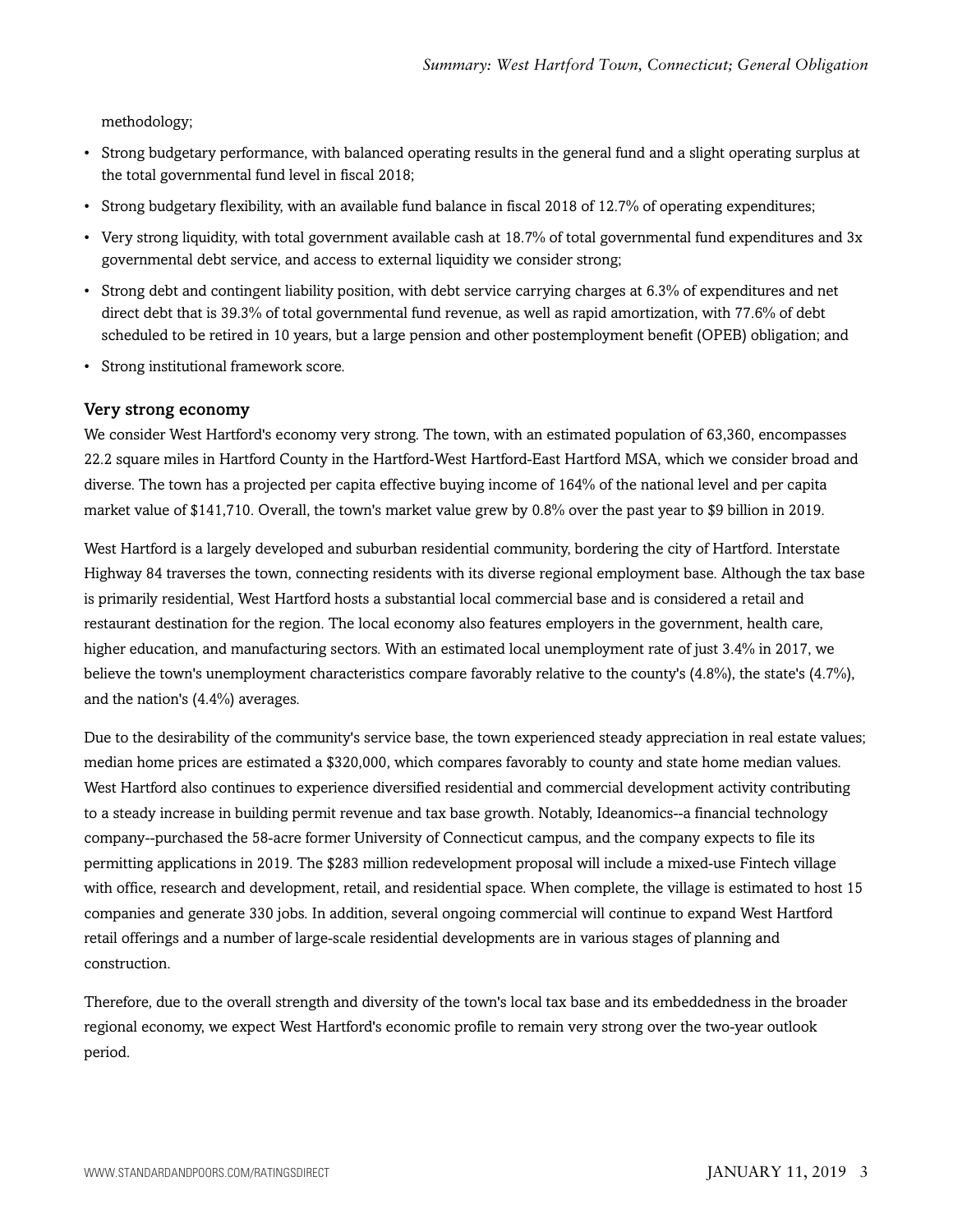#### Very strong management

We view the town's management as very strong, with strong financial policies and practices under our Financial Management Assessment methodology, indicating financial practices are strong, well embedded, and likely sustainable.

Demonstrating the town's key budgeting practices is management's use of three-to-five years of historical data to forecast annual revenue and expenditure assumptions. In preparation of its annual budget, management conducts a line-item review of each department's annual operation request; prioritizes operating expenditures, including future debt service and long-term liability costs; and incorporates changes in contractual obligations. Due to uncertainty of state aid in recent years, finance officials conservatively estimate revenue from this source, and management solicits department input on local fees and charges for services.

During each fiscal year, management monitors the budget regularly, reporting budget-to-actual results to the town council monthly. Furthermore, West Hartford adheres to its formal investment policy and reports earnings and holdings monthly to the town council. The town also has a comprehensive five-year financial forecast in its budget development process, which features analysis of key revenue and expenditure assumptions and tests budget performance under various conditions; this allows the town to manage decisions and changes related to future operations, capital projects, and debt service.

West Hartford also maintains a strong focus on capital planning, evidenced by its 12-year comprehensive capital improvement plan (CIP) that identifies capital and nonrecurring capital expenditures. The town updates its CIP annually and details pay-as-you-go funding requirements, intergovernmental grants and reimbursements, and debt financing of all capital projects. Furthermore, management has historically met and sustained reserves in accordance with its fund balance policy. The formal policy calls for unassigned fund balance to be maintained between 7.5% and 15% of general fund to manage financial resources to maintain current service levels in the event of unexpected revenue shortfalls or unpredicted one-time expenditures. In accordance with the policy, should funds fall below 7.5%, the town will take necessary steps to restore unassigned fund balance to at or above the minimum target level.

The town also sustains a formal debt management policy, which stipulates the use of certain debt instruments and reporting requirements. The policy formalizes measurable debt benchmarks and metrics, including annual debt service that will be no more than 10% of general fund expenditures and that debt amortization shall not be less than 65% of principal being retired over 10 years. The town has historically monitored and sustained debt management practices in accordance with this policy.

#### Strong budgetary performance

West Hartford's budgetary performance is strong in our opinion. The town reported slightly positive operating results in the general fund of 0.2% of expenditures, as well as a surplus across all governmental funds of 1.2% in fiscal 2018. West Hartford's general fund operating results have been stable and positive over the last three years, with a result of 0.2% in fiscal 2017 and a result of 0.2% in fiscal 2016. For analytical consistency, we adjust operating results for recurring net transfers out from the general fund to other governmental funds, as well as capital outlay expenditures paid with bond proceeds.

We expect West Hartford to maintain strong budgetary performance over the next several years, largely due to its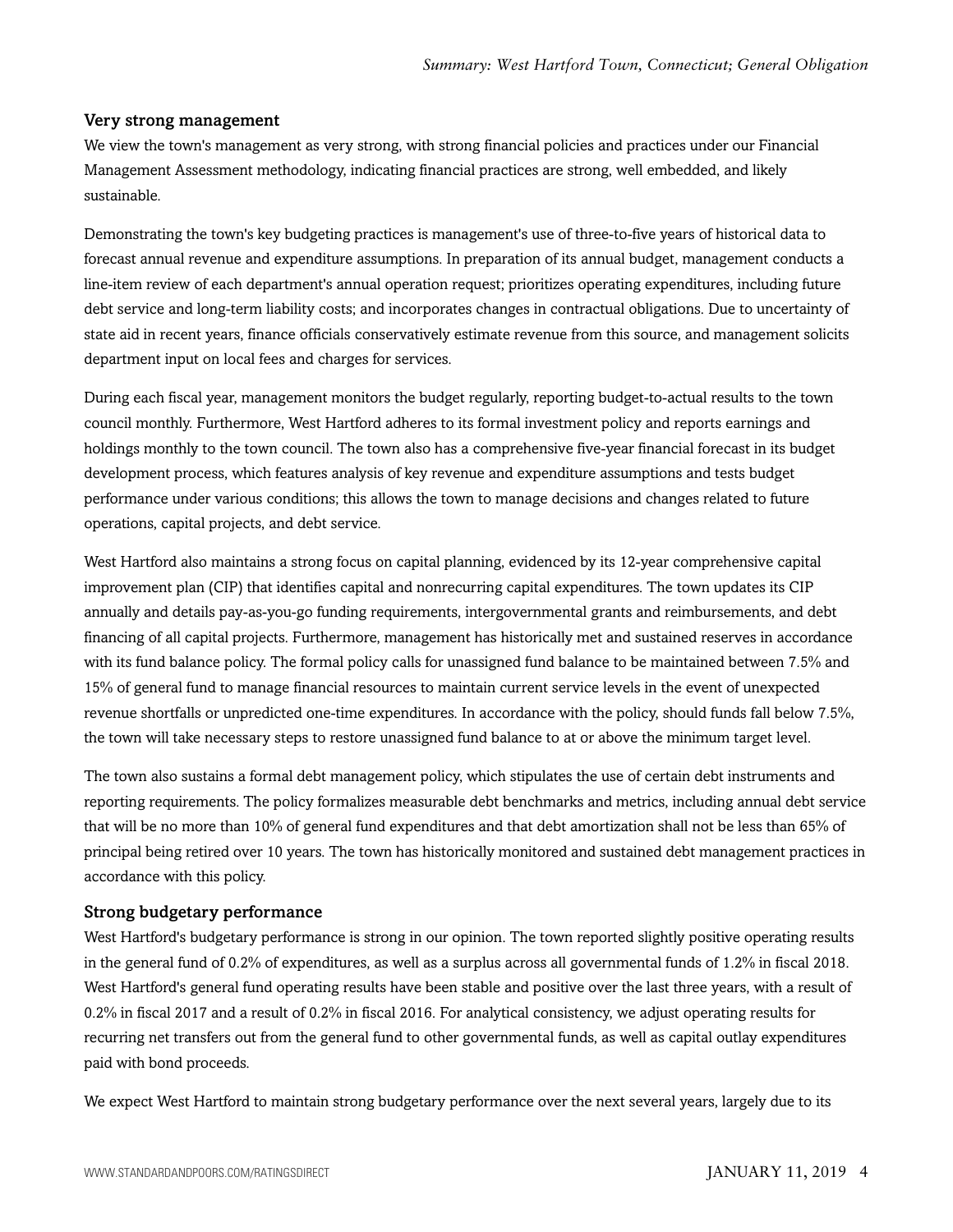comprehensive budgeting development and monitoring framework, as well as its forward-looking expenditure and fixed-cost planning. Like many municipalities in Connecticut, the school budget accounts for a significant portion (approximately 65.9% for fiscal 2018) of West Hartford's general fund expenditures; we understand that the town exhibits a collaborative relationship between its board of education and municipal government to develop, monitor, and make timely adjustments to the budget in a less predictable state aid environment. As we note in our commentary, titled "Not Just An Academic Exercise: New England School Districts, Municipalities Benefit From Integrated Financial Reporting," published Sept. 20, 2018, we generally view active collaboration between school district and local municipalities positively.

Furthermore, changes in the tax rate have been consistent and timely to match West Hartford's expenditure needs. The town benefits from an overall stable and strong property tax base, which generated approximately 79.5% of general fund revenue in fiscal 2018. In addition, tax collections have remained strong with collections exceeding 99.2% over the past five years. Intergovernmental (state) sources represent the second-highest share of general fund revenue at 18.1% (including on-behalf pension contributions), while charges for services constitute about 1.8%. Although statutory aid comprises nearly one-fifth of the town's general fund revenue, we believe the town has exhibited ample capacity to adjust budgetary performance to maintain at least balanced operations, particularly during an extended period of state fiscal uncertainty and material state aid reductions.

Due to the state's budget impasse entering the 2018-2019 biennium, West Hartford appropriated about \$7 million in state aid contingency funds to mitigate potential statutory aid cuts. At fiscal year-end, however, West Hartford reported state aid reductions totaling \$6.74 million (largely education cost sharing grants). It demonstrated ample capacity within its budget in fiscal 2018 to absorb these cuts and produce a nearly \$3.68 million surplus, or 0.2% of general fund expenditures. West Hartford achieved this positive operating result through a combination of discretionary and non-departmental spending reductions, coupled with hiring freezes in the town and school budget. In addition, the town reported positive revenue variances from property taxes and miscellaneous departmental revenue.

For fiscal 2019, West Hartford's adopted general fund budget totaled \$287.8 million, or a 0.75% increase in annual expenditures. This included a \$4.51 million annual increase (or 4.4%) for municipal government and a \$4.49 million (2.81%) increase in education expenditures over the prior year's restated budget (following the delayed state budget). Management partly attributes this budgeted expenditure growth to a \$2.26 million increase in pension contributions and a scheduled \$400,000 increase in retiree health contributions. While we recognize growth post-employment liabilities as an ongoing budget challenge for the community, we understand the town has undertaken significant reforms and long-term planning, including a 10-year pension and 10-year OPEB funding plan to increase predictability of these costs over time and reduce unfunded liabilities.

According to management, the town also instituted a uniform mill rate for real, personal, and motor vehicle property at 41 mills, and the operating budget does not include the use of one-time revenue or fund balance. At the mid-point in the current budget year, officials generally expect local revenues to outperform the budget, and the town expects to identify expenditure savings as necessary to produce positive operating results; financial officials conservatively estimate a \$1 million to \$1.3 million surplus at fiscal year-end.

Despite potential state fiscal challenges entering the next biennium, which could contribute to future declines to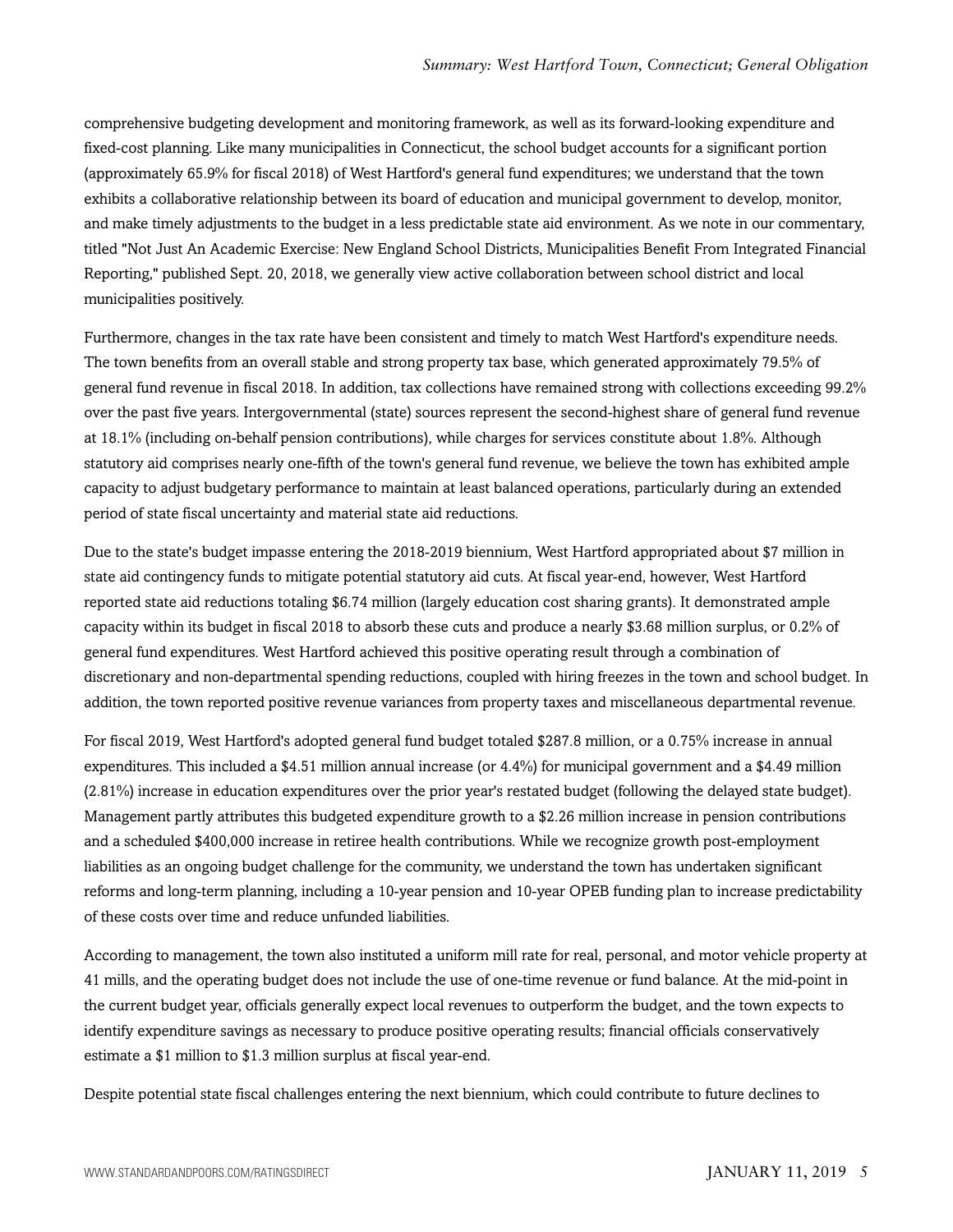statutory aid to municipalities and growth in long-term liabilities, we believe West Hartford is likely to maintain stable and strong performance over our two-year outlook period.

#### Strong budgetary flexibility

West Hartford's budgetary flexibility is strong, in our view, with an available fund balance in fiscal 2018 of 12.7% of operating expenditures, or \$40.5 million. The available fund balance includes \$25.9 million (8.1% of expenditures) in the general fund and \$14.5 million (4.6% of expenditures) that is outside the general fund but legally available for operations, reflecting our assessment of its internal service fund reserves.

Although the town has operated in a less certain statutory aid environment in recent years, West Hartford has demonstrated the ability, when necessary, to raise local revenue from its robust property tax base and appropriate fund balance for contingency purposes to alleviate pressure on its general fund. As a result, the town has outperformed revenue and expenditure projections in each of the last three years, increasing its available reserves to \$25.9 million in fiscal 2018 from \$21.5 million in fiscal 2016. Further enhancing our view of the stability of West Hartford's fund balance is the town's formal reserve policy that sets a minimum reserve level at 7.5% of expenditures.

While our assessment does factor in committed fund balances, we note that the town has traditionally committed recent surpluses as stabilization reserves to its capital non-recurring expenditure fund (approximately \$5.5 million), debt service fund (about \$1.4 million), utility service fund (\$1.2 million), and tax overpayments reserve (\$1.04 million). We generally view these other governmental fund reserves as part of the overall reserve capacity of the town, which indirectly alleviates reliance on available general fund balance or transfers to address potential volatility in budgetary performance.

In addition, we believe that, in keeping with its traditionally conservative budgeting practices, West Hartford will likely continue to budget for balanced operations annually, and it will make intra-year expenditure and revenue adjustments to outperform the budget at year-end. Based on the town's projections to finish fiscal 2019 with a surplus and to maintain, at least, balanced operating results annually, we believe West Hartford will sustain reserves at strong levels over the next two years.

#### Very strong liquidity

In our opinion, West Hartford's liquidity is very strong, with total government available cash at 18.7% of total governmental fund expenditures and 3x governmental debt service in 2018. Further enhancing our view of the town's liquidity position is that West Hartford maintains strong access to external liquidity.

West Hartford is a regular market participant that has issued debt periodically over the past 20 years, including GO bonds. Furthermore, with the majority of cash invested in liquid money market funds, certificates of deposit, and the state investment pool, which maintain maturities of less than one year, we believe the town's investments are not aggressive.

In addition, we understand West Hartford has not entered into bank loans, direct-purchase debt, or contingent liquidity risks from financial instruments with payment provisions that change upon the occurrence of certain events. Given its strong overall cash position and historically stable budgetary environment, we believe West Hartford's liquidity profile should remain very strong.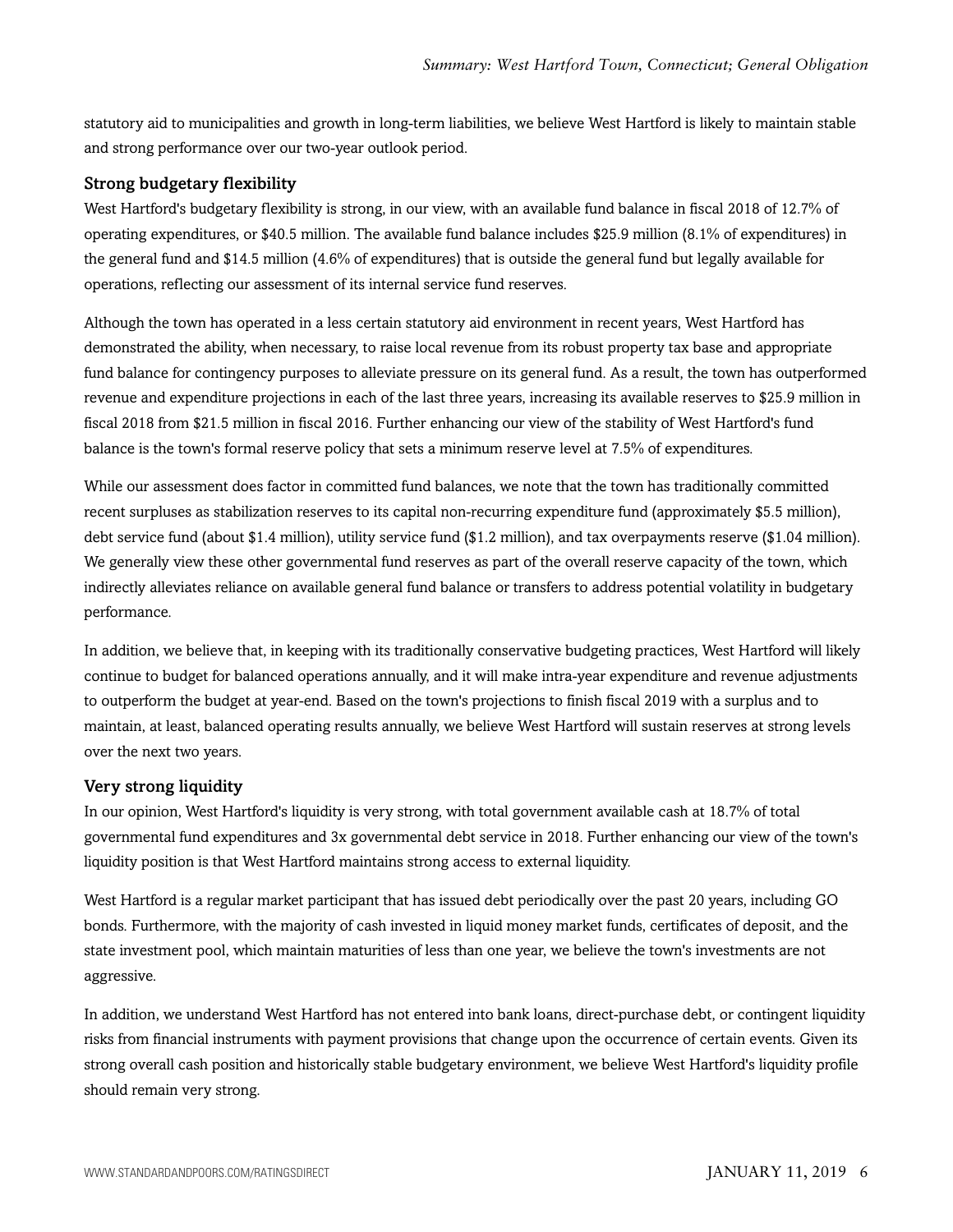#### Strong debt and contingent liability profile

In our view, West Hartford's debt and contingent liability profile is strong. Total governmental fund debt service is 6.3% of total governmental fund expenditures, and net direct debt is 39.3% of total governmental fund revenue. Approximately 77.6% of the direct debt is scheduled to be repaid within 10 years, which is in our view a positive credit factor.

Following the series 2019A bond issue, West Hartford will have approximately \$139.7 million of total direct debt outstanding. Our assessment of the town's overall net debt takes into account the town's proportionate share of overlapping debt – totaling \$160.53 million – related to the Metropolitan District Commission, a special district in Hartford County to provide water and sanitary sewer services to eight member towns. As outlined in West Hartford's 12-year capital plan, it expects to issue about \$27 million in bonds over the next two years. It expects to retire all current debt outstanding by 2035.

Therefore, due to what we believe to be rapid amortization of existing debt--management generally strives to retire debt at an amount equal to the amount that it will issue--we do not expect West Hartford's direct debt profile to change materially over the near term.

In our opinion, a credit weakness is West Hartford's large pension and OPEB obligation. West Hartford's combined required pension and actual OPEB contributions totaled 9.8% of total governmental fund expenditures in 2018. Of that amount, 6.3% represented required contributions to pension obligations, and 3.5% represented OPEB payments. The town has made its full actuarially determined contribution (ADC) historically, including a \$21.6 million contribution for fiscal 2018. The town also contributed nearly its full OPEB contribution for fiscal 2018, totaling \$12.2 million or 96.1%.

In our view, the town's pension and OPEB liabilities will remain a budget pressure, but we acknowledge management has been proactively managing them. Despite having contributed the full actuarially determined requirement in each of at least the past six fiscal years, West Hartford's pension system funding ratio has decreased significantly to just 44.7% (based on Governmental Accounting Standards Board Statement 68) due to significant pension fund investment losses, coupled with changes to actuarial assumptions such as mortality rates and the discount rate. The unfunded liability is projected to increase to \$268.5 million in fiscal 2020, reflecting a revision to its discount rate to 7.125% from 7.25%, a reduced payroll growth assumption to 1.75% from 2%, and updated mortality assumptions as of the July 1, 2018 actuarial valuation. West Hartford's reports that its ADC increased by \$2.26 million in fiscal 2019 and is projected to increase by \$1.35 million in fiscal 2020.

Management has developed a 10-year pension funding forecast and implemented various adjustments to its pension plan for employees who began working for the town in 2003 and later, including extending the retirement age, increasing employee contributions, and developing a hybrid pension plan for all town unions (except public safety). West Hartford plans to continue meeting 100% of its pension requirements each year and projects its pension funding to improve to 58% by 2030.

The town also provides medical benefits to eligible retirees and covered dependents. West Hartford currently contributes the full normal cost for current employees hired since 2003 in addition to prefunding its OPEB liabilities in an OPEB trust fund; the total net position of the trust fund was \$4.76 million as of June 30, 2018. The town also maintains a retiree health reserve, which maintained a balance of \$13 million as of June 30, 2018. The annual OPEB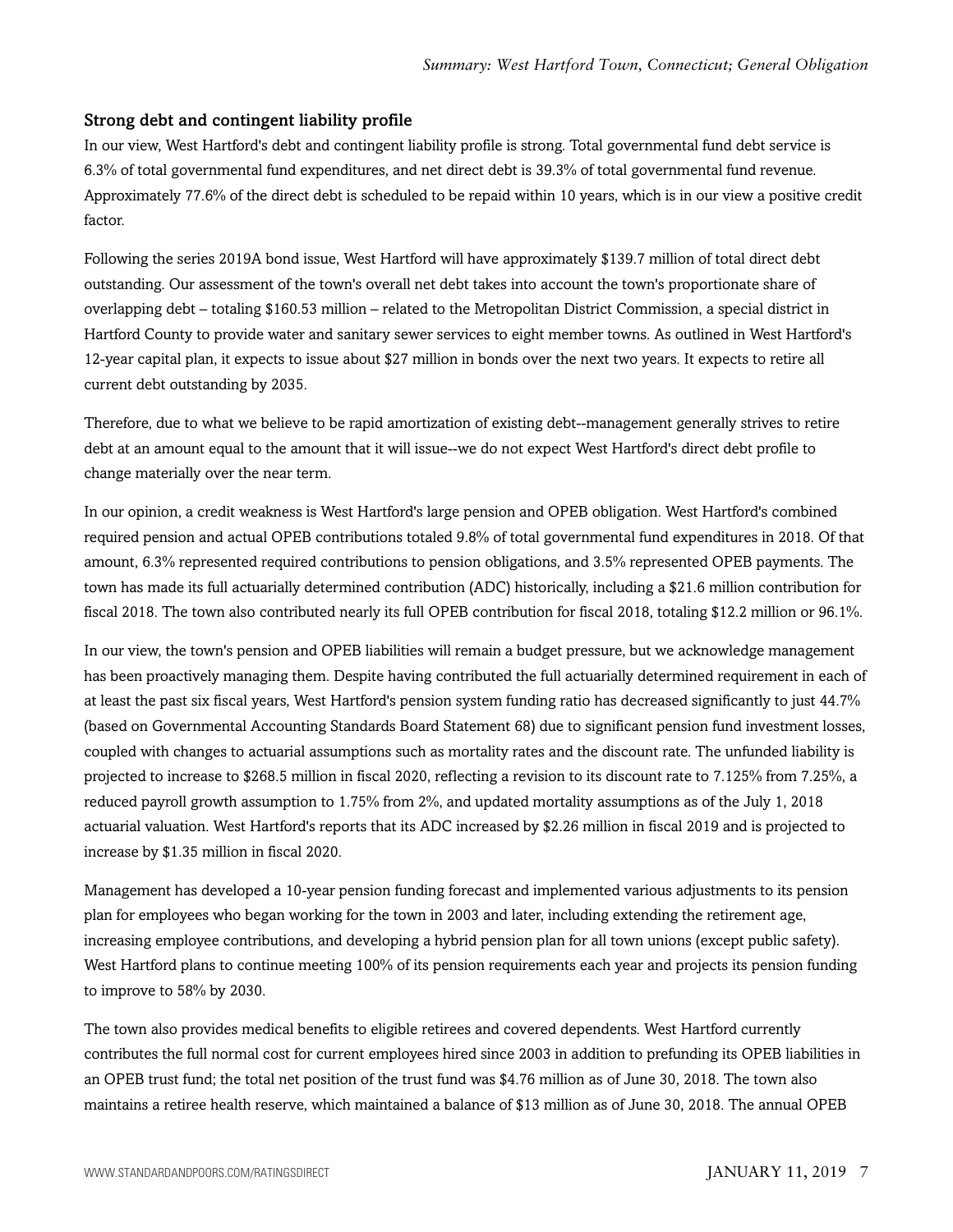cost to amortize the liability over 30 years was \$12.2 million in fiscal 2018, of which the town contributed 96.1%. As of June 30, 2018, the town's net OPEB liability totaled \$174.4 million and was 2.66% funded. We believe West Hartford continues to actively manage its pension and OPEB liabilities through comprehensive long-term planning, full funding of the ADC on an actuarial basis, and through its working relationship with collective bargaining units. While we expect long-term liability costs to remain manageable in the current budget environment, should investment returns fall short of assumptions that increase future contribution costs and stress its finances, we could modify our view of the town's debt and financial profiles.

#### Strong institutional framework

<span id="page-7-0"></span>The institutional framework score for Connecticut municipalities is strong.

### **Outlook**

The stable outlook reflects our view of West Hartford's very strong underlying economy as well as our opinion that the town will likely maintain its predictable operating profile contributing to strong financial performance. We believe the town's very strong management practices will mitigate any pressure relating to state aid cuts and increases to pension and OPEB liabilities. Demand for housing remains strong, and developers continue to expand commercial office and retail offerings. We further believe that forward planning and conservative assumptions will sustain a more predictable budget environment that anticipates growth in costs relating to low-funded pension and OPEB plans. For these reasons, we do not expect to change the rating within the two-year outlook period.

Although we expect the town to address its substantial retirement liabilities in a meaningful way, we could lower the rating should growth in fixed costs associated with debt, pension, and OPEB overcrowd other general fund expenditures or outpace revenue, leading to a deterioration in budgetary performance and weakened reserves.

# <span id="page-7-1"></span>Related Research

- S&P Public Finance Local GO Criteria: How We Adjust Data For Analytic Consistency, Sept. 12, 2013
- Incorporating GASB 67 And 68: Evaluating Pension/OPEB Obligations Under Standard & Poor's U.S. Local Government GO Criteria, Sept. 2, 2015

| <b>Ratings Detail (As Of January 11, 2019)</b>                    |            |          |  |
|-------------------------------------------------------------------|------------|----------|--|
| West Hartford Twn GO bnds ser 2016A dtd 02/11/2016 due 01/15/2031 |            |          |  |
| Long Term Rating                                                  | AAA/Stable | Affirmed |  |

Certain terms used in this report, particularly certain adjectives used to express our view on rating relevant factors, have specific meanings ascribed to them in our criteria, and should therefore be read in conjunction with such criteria. Please see Ratings Criteria at www.standardandpoors.com for further information. Complete ratings information is available to subscribers of RatingsDirect at www.capitaliq.com. All ratings affected by this rating action can be found on S&P Global Ratings' public website at www.standardandpoors.com. Use the Ratings search box located in the left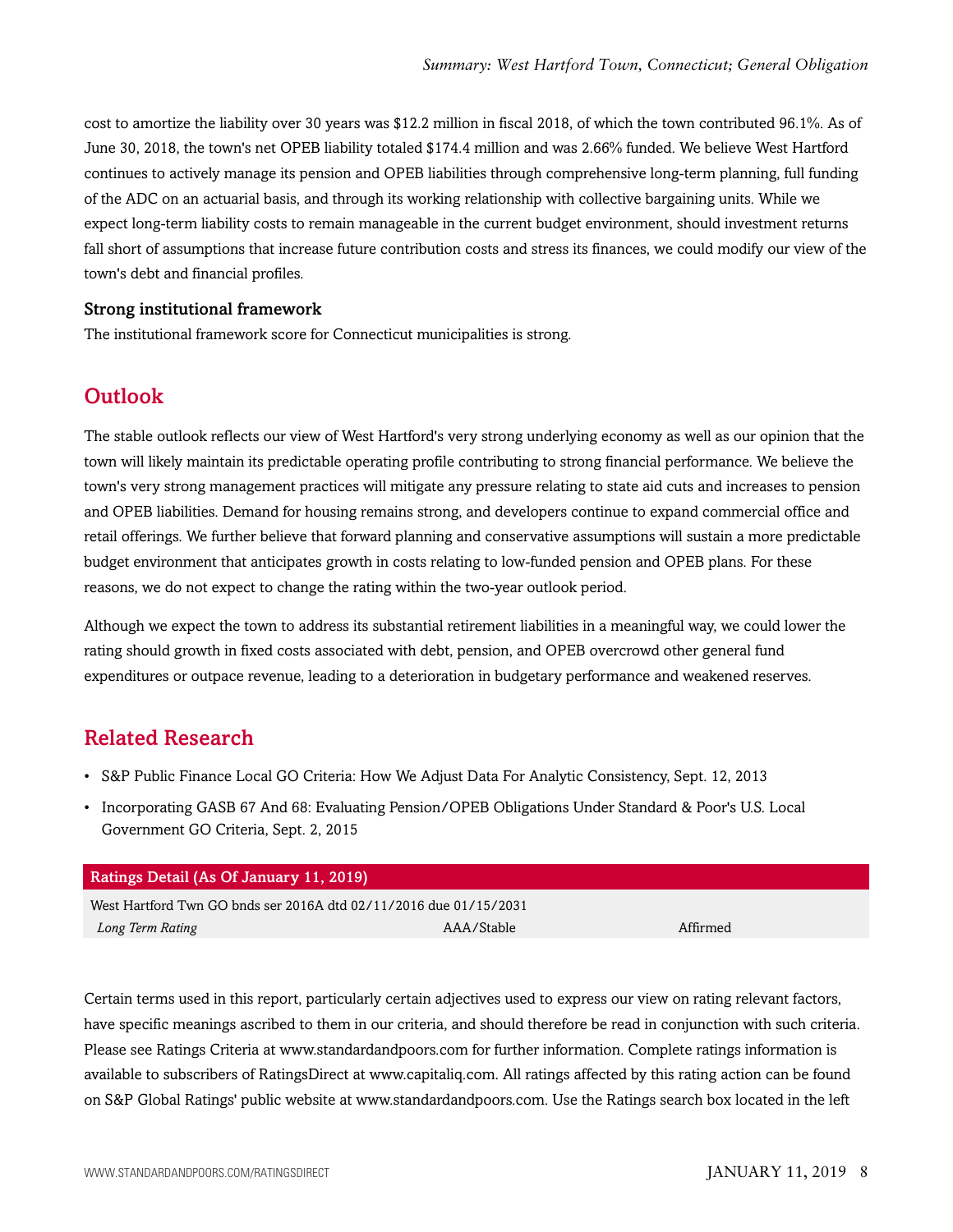column.